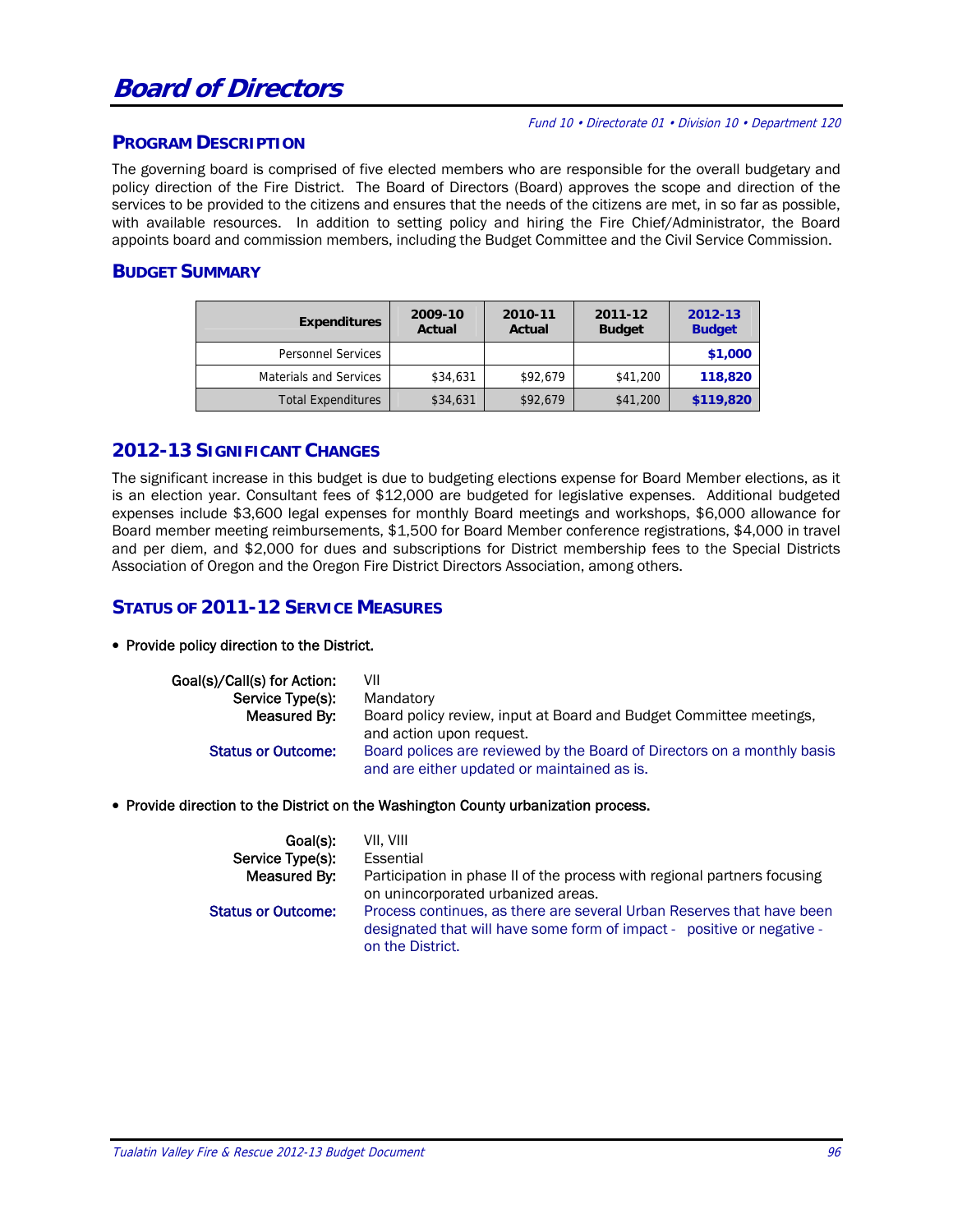# **STATUS OF 2011-12 CHANGE STRATEGIES**

• Strategic regional coordination - In an effort to establish safer communities and ensure ongoing service provisions, emphasize policy positions that maximize preparedness for catastrophic events, and leverage existing systems/infrastructure in which the District has already invested. Specific attention should be paid to regional radio, regional CAD, regional preparedness (UASI, MACS), and regional risk reduction strategies.

| Goal(s)/Call(s) for Action: | III. VII. VIII                                                        |
|-----------------------------|-----------------------------------------------------------------------|
| <b>Budget Impact:</b>       | Resource neutral                                                      |
| Duration:                   | Year 1 of 5                                                           |
| <b>Budget Description:</b>  | None                                                                  |
| Partner(s):                 | Washington County Consolidated Communications Agency (WCCCA),         |
|                             | C800, Office of Consolidated Emergency Management (OCEM), Urban       |
|                             | Areas Security Initiative (UASI) Points of Contact (POC), Washington, |
|                             | Clackamas, and Multnomah Counties.                                    |
| <b>Status or Outcome:</b>   | Ongoing. Current discussions include regional radio planning. CAD     |
|                             | planning and significant progress towards the development and         |
|                             | implementation of the Regional Disaster Preparedness Organization.    |

# **2011-12 ADDITIONAL ACCOMPLISHMENTS**

- Randy Lauer was sworn in as a new Board Member of the District (Position 4), and Brian Clopton was reelected (Position 5). Both will serve four year terms.
- Board of Director officer appointments were made: Clark Balfour President, Robert Wyffels Vice President, and Brian Clopton – Secretary/Treasurer.
- Participated in joint Board/Council meetings with the Washington County Commissioners, Clackamas County Commissioners, City of West Linn, Clackamas County Fire District #1, City of Wilsonville, and City of Tualatin.

# **2012-13 SERVICE MEASURES**

• Provide policy direction to the District.

| Goal(s):         | VII                                                                |
|------------------|--------------------------------------------------------------------|
| Service Type(s): | Mandatory                                                          |
| Measured By:     | Board policy review, input at Board and Budget Committee meetings, |
|                  | and action upon request.                                           |

• Provide direction to the District on the Washington County urbanization process.

| Goal(s):                 | VII. VIII                                                                |
|--------------------------|--------------------------------------------------------------------------|
| Service Tvpe(s) <b>:</b> | Essential                                                                |
| Measured By:             | Participation in phase II of the process with regional partners focusing |
|                          | on unincorporated urbanized areas.                                       |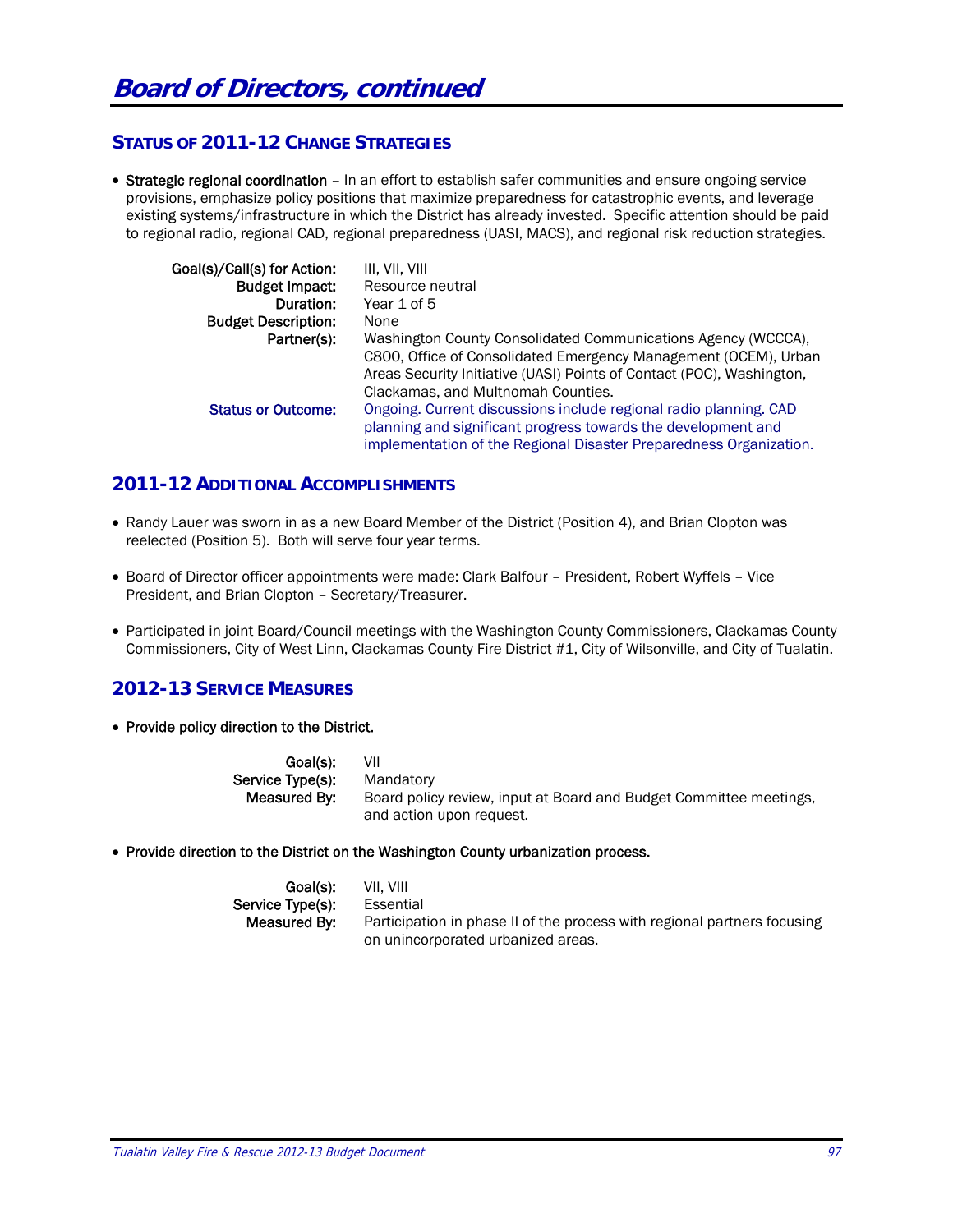# **2012-13 CHANGE STRATEGIES**

• Strategic regional coordination – In an effort to establish safer communities and ensure ongoing service provisions, emphasize policy positions that maximize preparedness for catastrophic events, and leverage existing systems/infrastructure in which the District has already invested. Specific attention should be paid to regional radio, regional CAD, regional preparedness (UASI, MACS), and regional risk reduction strategies.

| Goal(s)/Call(s) for Action: | III. VII. VIII                                                        |
|-----------------------------|-----------------------------------------------------------------------|
| <b>Budget Impact:</b>       | Resource neutral                                                      |
| Duration:                   | Year 2 of 5                                                           |
| <b>Budget Description:</b>  | None                                                                  |
| Partner(s):                 | Washington County Consolidated Communications Agency (WCCCA),         |
|                             | C800, Office of Consolidated Emergency Management (OCEM), Urban       |
|                             | Areas Security Initiative (UASI) Points of Contact (POC), Washington, |
|                             | Clackamas, and Multnomah Counties.                                    |